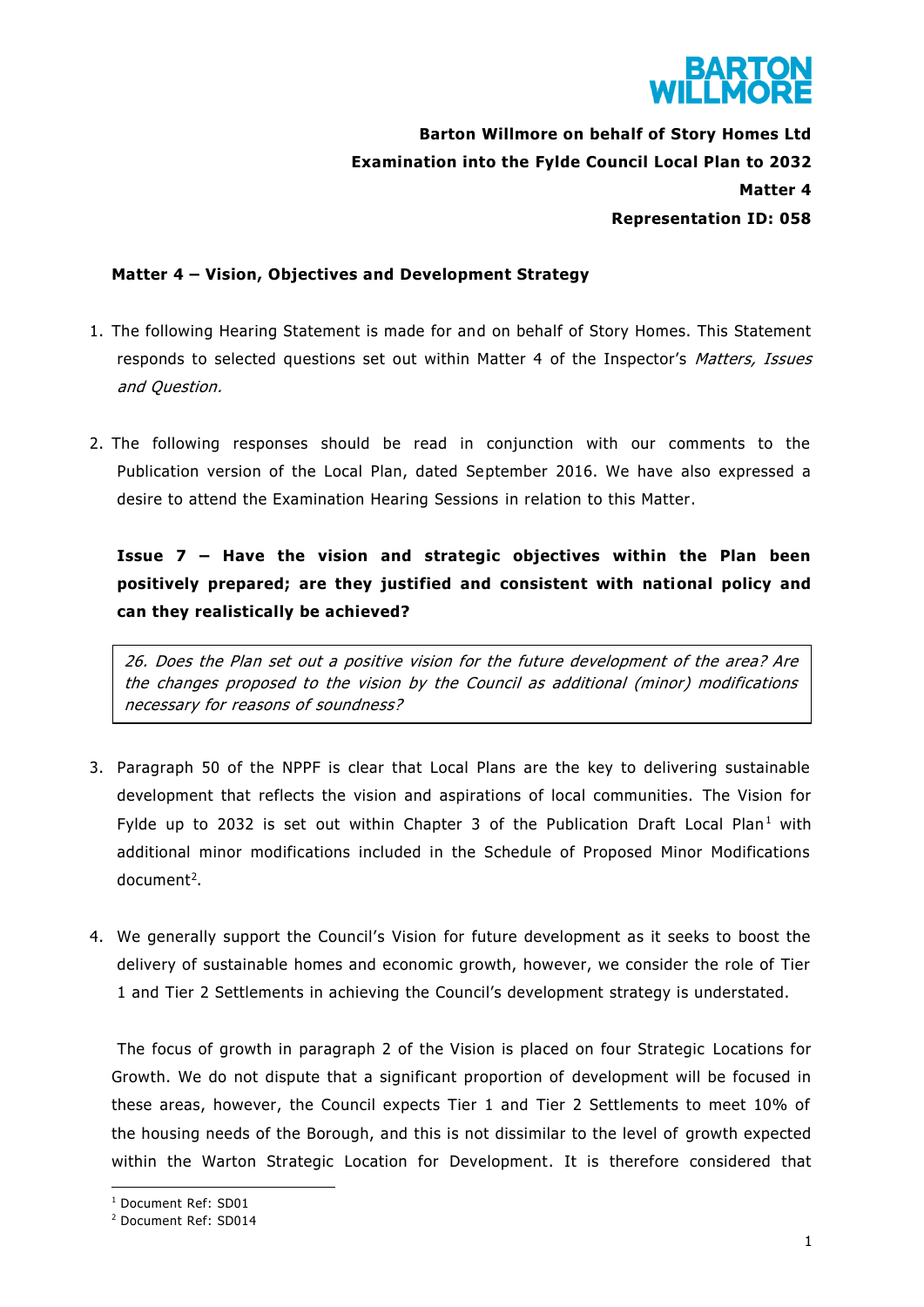

reference to these settlements should be made within paragraph 2 of the Vision rather than referred to as 'rural settlements'.

- 5. Subject to this minor modification to the wording of the Vision, overall the Local Plan sets out a positive Vision for the future development of the area. However, the Council's ambitions for growth must be reflected within the spatial strategy, to which we have set out our concerns in relation to Matters 1, 2 and 3.
- 6. We have no comments on the proposed Minor Modifications set out within Document SD014.

27 Have the strategic objectives within the Plan been positively prepared and are they suitably framed? Does the addition of a further objective to strategic objective 3 as proposed by the Council as an additional (minor) modification have any implications for other parts of the Plan? Is this change necessary for reasons of soundness?

7. We support Strategic Objective's 1, 2, 4 and 5 as they have been positively prepared, reflect the Council's Vision and reflect the aims of the NPPF to achieve sustainable development. Notwithstanding this, we do not agree that Strategic Objective 3 has been positively prepared. In relation to local services, part b. of Strategic Objective 3 aims to make services accessible by:

"Reducing rural isolation and social exclusion through the protection and provision of public transport, key services and facilities such as local shops and doctors surgeries. This may be linked to the allocation of new housing development within and on the boundary of Tier 1 Rural Settlements." [own emphasis]

8. Paragraph 28 of the NPPF is clear that planning policies should support economic growth in rural areas and to promote a strong rural economy local plans should:

"promote the retention and development of local services and community facilities in villages, such as local shops, meeting places, sports venues, cultural buildings, public houses and places of worship."

9. Paragraph 55 of the NPPF also promotes sustainable development in rural areas, and confirms housing should be located where it will enhance or maintain the vitality of rural areas.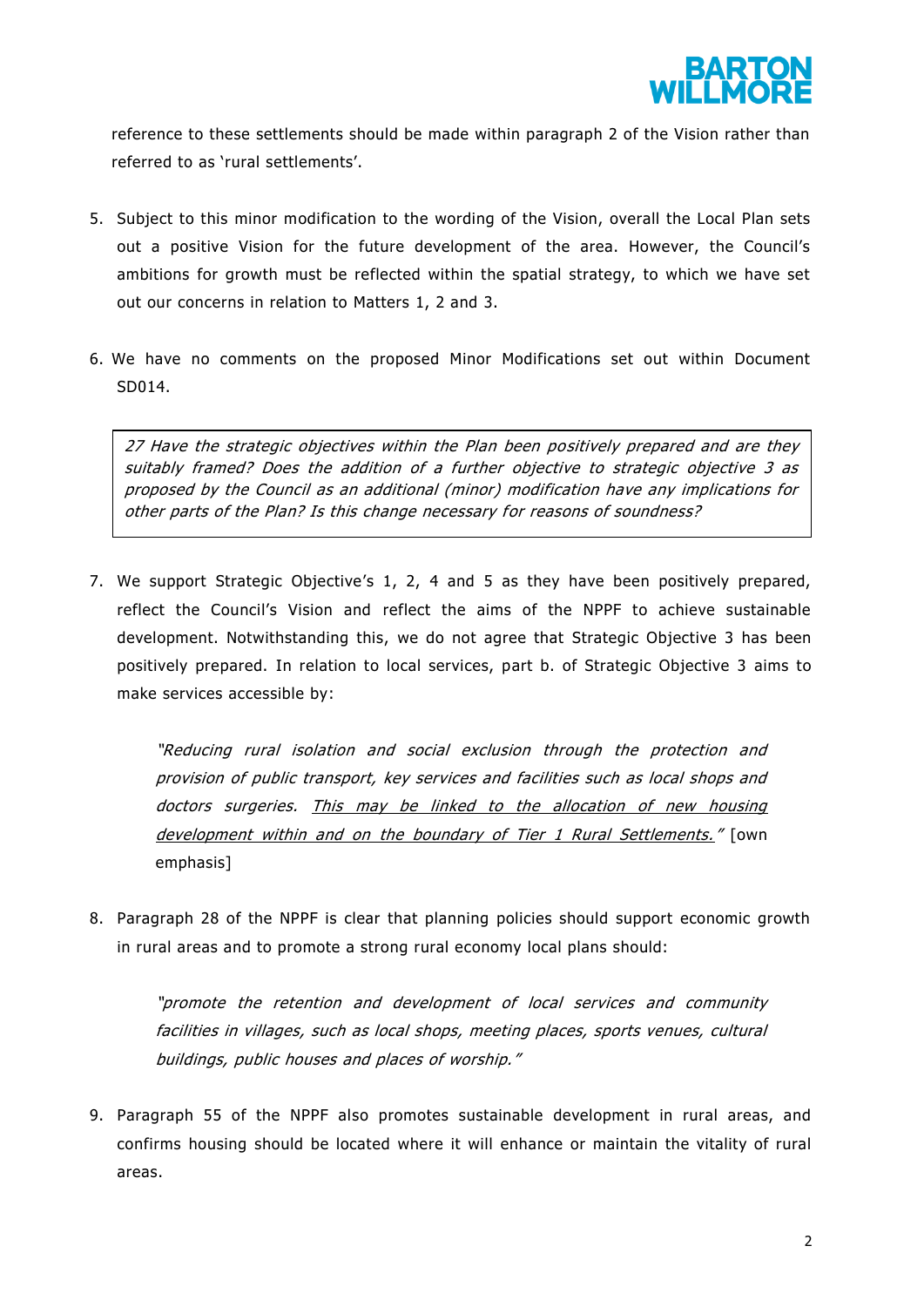

- 10. We consider the reference to supporting local amenities in Tier 1 Rural Settlements only is unjustified and inconsistent with the NPPF. The Council should be seeking to promote the retention of local services in all rural settlements including Tier 2: Rural Settlements which have also been established within the Local Plan as sustainable locations for growth. As drafted Strategic Objective 3 has not been positively prepared and should be amended to include reference to Tier 2: Rural Settlements.
- 11. We note the Council's Schedule of Proposed Minor Modifications<sup>3</sup> proposes to add an additional bullet point to Strategic Objective 3, seeking to resolve congestion and capacity issues on M55 Junction 4. We have no comments to make in relation to this proposed Main Modification.

**Issue 8 – Does the overarching development strategy for the Plan present a positive framework which is consistent with national policy and will contribute to the achievement of sustainable development within the Borough?**

28. The Plan states that the development strategy locates 83.6% of housing developments within the four strategic locations over the Plan period and 9.7% in non strategic locations.

a. Is this strategy and the distribution of development within the Plan period justified? Are the strategic and non-strategic locations soundly based and supported by robust evidence?

- 12. The Local Plan anticipates over 83.6% of new housing will be delivered in the four Strategic Locations and 9.7% in Non-Strategic Locations with the remaining percentage delivered from allowances and unallocated sites.
- 13. We have serious concerns with the over-reliance placed on four Strategic Locations to deliver such a significant amount of the new housing within the Borough, especially in the early stages of the plan period, given the scale and complexities of delivering such large developments. This issue is further exacerbated by the fact the Council has also failed to provide any robust evidence in relation to the delivery rates of the Strategic and Non-Strategic Locations.
- 14. We consider there is a greater role for smaller sites within rural areas to contribute to housing need in the short term to maintain and enhance the vitality of rural areas whilst contributing to the overall supply, we therefore consider the strategy for the distribution of growth to be unbalanced and justified.

 $\overline{\phantom{a}}$ 

<sup>3</sup> Document Ref: SD014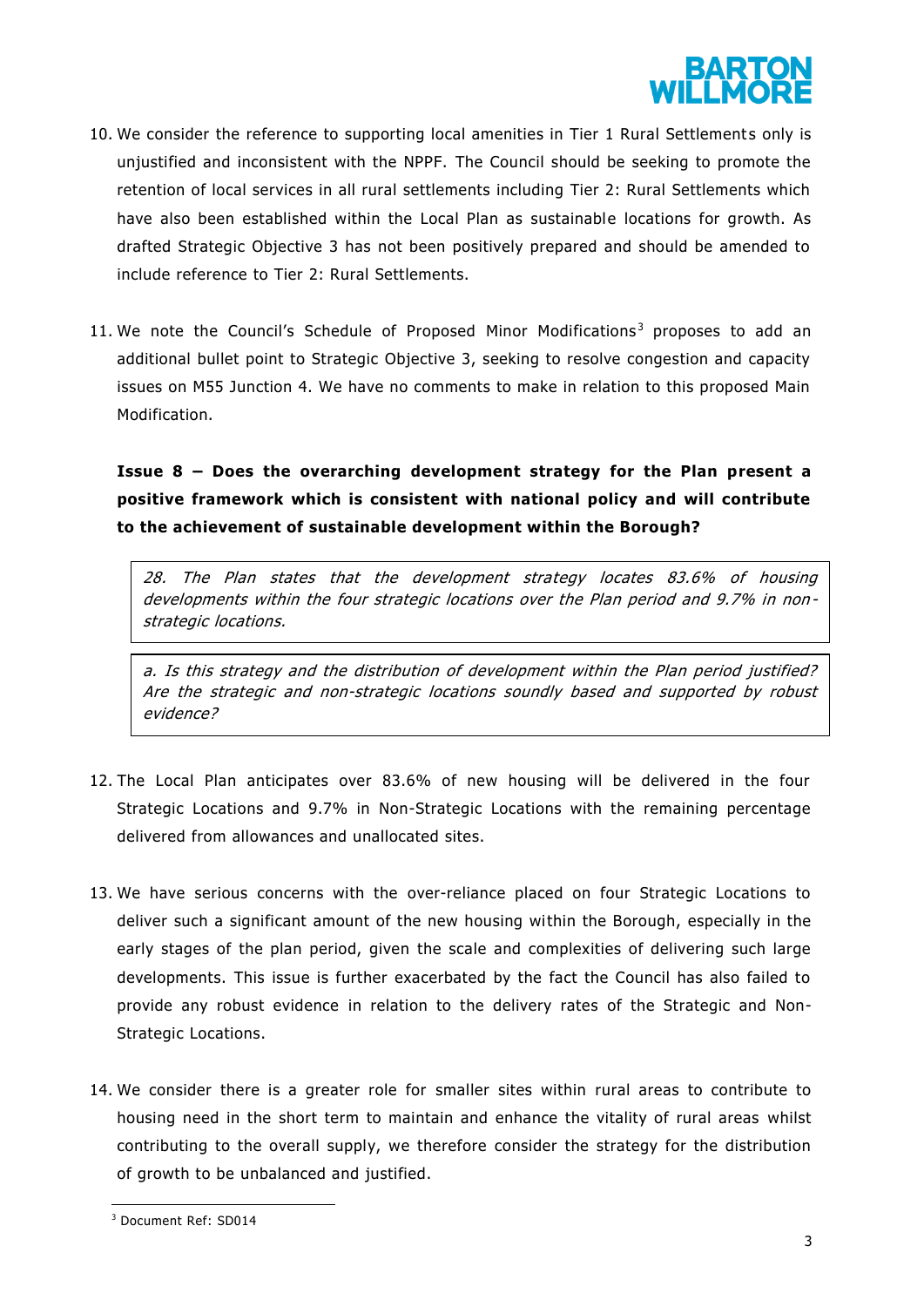

- 15. The Council published its Strategic Housing Land Availability Assessment (SHLAA)<sup>4</sup> in October 2012. This Assessment was prepared to support the preparation of the Core Strategy and other Local Development Documents to demonstrate the number of dwellings which would come forward on specific and developable sites up to 2027.
- 16. The SHLAA (2012) outlines the sources of supply up to 2027, however, it does not provide an assessment of individual sites, and therefore, it cannot be considered a reliable source of evidence to support the allocation of strategic and non-strategic sites. Notwithstanding this, the Council's housing land supply position has changed considerably since the SHLAA (2012) was published and new sites have come forward that have not been assessed. This is therefore another reason why this cannot be considered a reliable source of evidence.
- 17. In December 2015, the Council undertook a high level review of the proposed Strategic Locations to assess their suitability of sites for development. The Strategic Site Assessments<sup>5</sup> assesses the 31 proposed strategic sites against a range of indicators including accessibility, environmental sensitivities, infrastructure, landscape and viability . However, what the assessment does not do is consider appropriate timescales for delivery. We therefore do not consider the Strategic Site Assessment to be a reliable source of evidence to support the allocation of sites.
- 18. As stated within the Council's response to the Inspectors Initial Questions , the Council has applied standardised build out rates across all sites, which has informed the projected delivery at each Strategic Location and Non-Strategic Site. We set out our concerns in relation to the application of standardised delivery rates in response to Matter 3. Notwithstanding this, we consider the estimated delivery rates for the four Strategic Locations set out within Housing Trajectory at Appendix 2 of the Publication Draft Local Plan to be completely unrealistic.
- 19. The large scale of the Fylde-Blackpool Periphery Strategic Location means that it may be developed by multiple housebuilders. Whilst this would increase the overall output of housing units achieved per year in comparison to a smaller sites, the annual delivery rate from these sites must not be overestimated as increased local market competition can serve to dampen delivery rates typically achieved. The rate of delivery from these sites must not therefore be assumed to increase incrementally at a rate which is consistent with sites of one or two developer outlets, but decreased proportionately with each new additional developer to take account of the effects of market saturation. Whilst the application of these recommendations would represent a cautious approach, it would

**.** 

<sup>4</sup> Document Ref: ED018

<sup>5</sup> Document Ref: ED028c to ED028g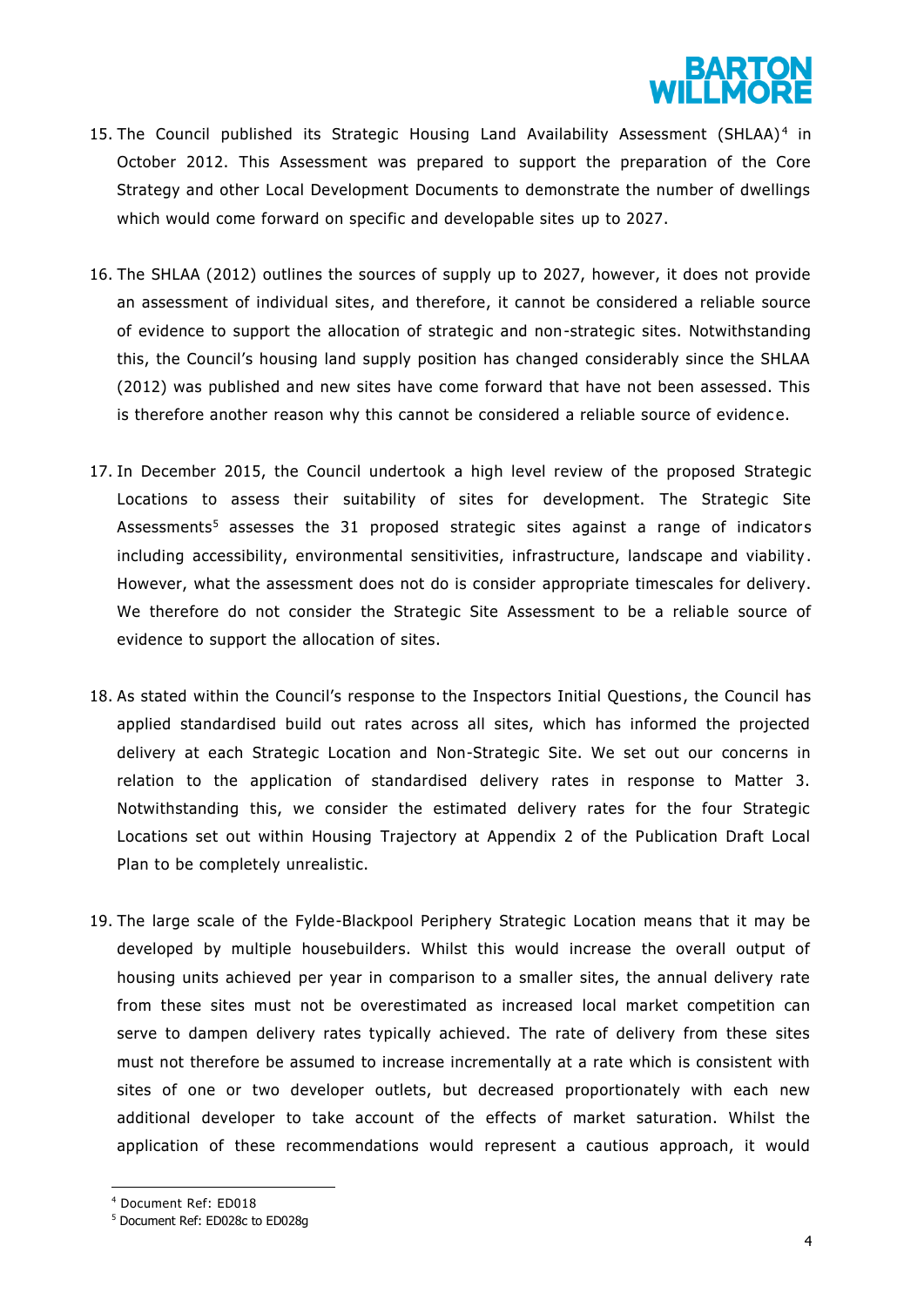

significantly strengthen the position of the Council especially where a 'Strategic Site' achieves exceptional delivery rates.

- 20. The Council must also recognise that the delivery of the strategic sites at Queensway (HSS1), Whyndyke Farm (MUS2) and Cropper Road (MUS1 and HSS5) will be difficult due to their scale and complexity. Such sites may be subject to multiple landownerships, and/or require a significant amount of upfront investment to enable their delivery (such as new road infrastructure, utilities and education provision). Lead-in times for the delivery of these sites can be significantly prolonged, and as a result cannot be reasonably expected to contribute to short term supply needs. A detailed critique of the deliverability of each site is included within Appendix 1 of this Statement.
- 21. In summary, given the reliance placed on Strategic Locations to deliver a significant proportion of housing growth we do not consider the use of standardised build out rates to be appropriate in this instance. As set out within Appendix 1 of our Statement we also have concerns that a number of Strategic Sites will not deliver until later in the plan period. The Council should seek to allocate additional smaller sites within rural areas that can come forward earlier in the plan period to help meet the needs of the Borough in the short term.

b. Will the development strategy achieve the Council's vision and strategic objectives and deliver sustainable development for Fylde?

22. As set out within our responses to Matters  $1 - 3$ , we remain concerned that the overall proposed housing requirement of 7,700 dwellings will not provide for a significant boost to housing land supply to support the opportunity to develop the local economy and support the needs of local people. The strategy is also ineffective in terms of expected delivery rates for housing growth to come forward. It therefore automatically follows that the proposed development strategy will not achieve the Council's Vision and Strategic Objectives to boost the delivery of sustainable homes and economic growth and the Council's aspirations for people live close to their place of work. The development strategy will not deliver sustainable development for Fylde.

c. Is the development strategy clearly defined within the Plan? Does Policy DLF1 clearly set out the distribution of development?

23. We have no comments to make in response to this question.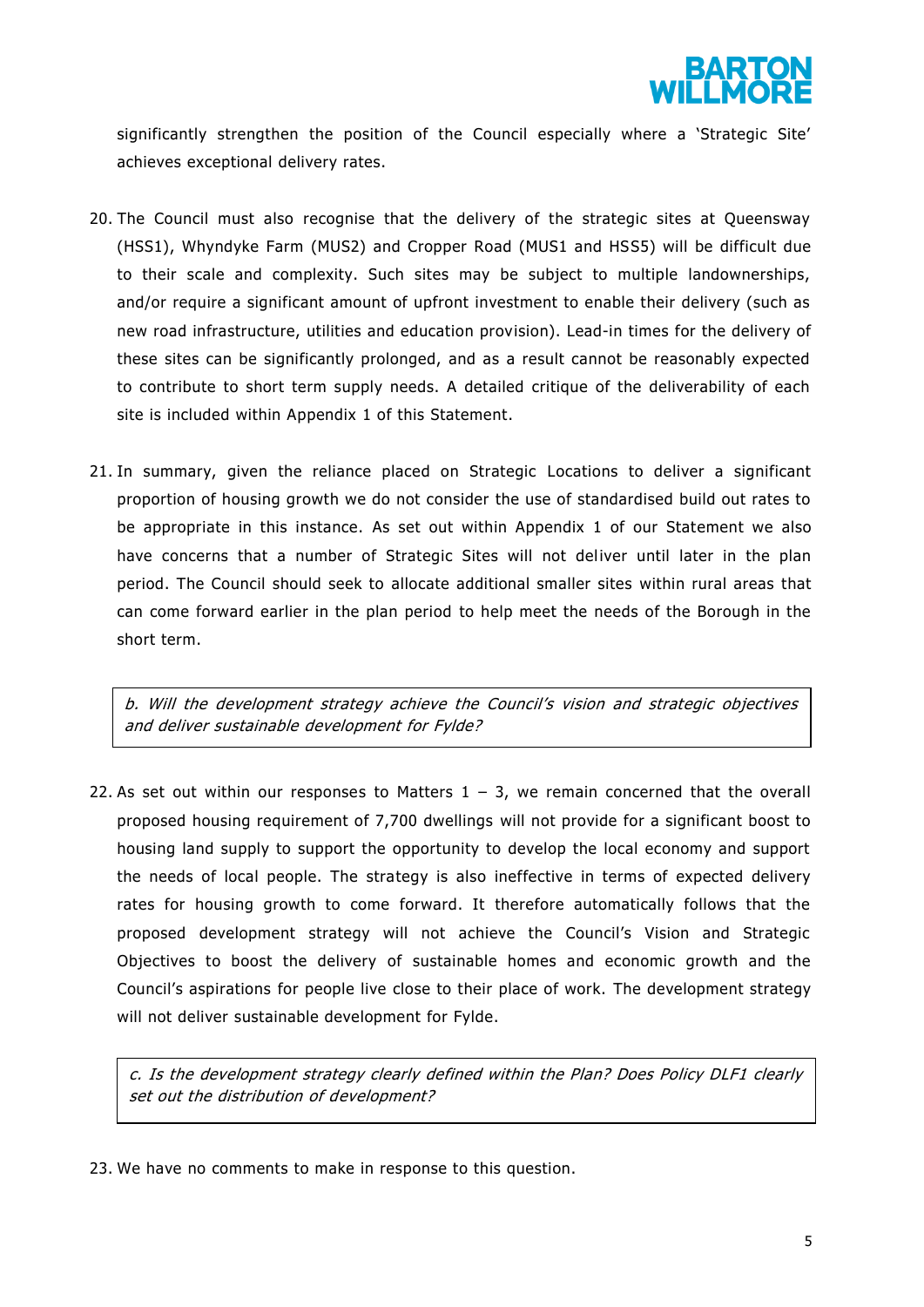

29. Is the settlement hierarchy set out in Policy S1 justified? Does the evidence suggest that some settlements should be placed at different levels within the hierarchy? If so, what implications would this have, if any, on the development strategy?

- 24. Policy S1 of the Publication Draft Local Plan<sup>6</sup> sets out the Council's proposed settlement hierarchy. We do not consider the settlement hierarchy set out within Policy S1 to be justified. As set out within our Regulation 20 Representations (extract included at Appendix 2 of this Statement) we object to the downgrading of Elswick from a Tier 1: Rural Settlement to a Tier 2: Rural Settlement. We consider the Council's approach to scoring the accessibility of settlements in the supporting Settlement Hierarchy Background Paper<sup>7</sup> to be misleading and the Council has failed to take into account a number key local services, as outlined within paragraphs 28 and 70 of the NPPF, that contribute to sustainability of a settlement.
- 25. We note the Council has not chosen to update their evidence base in this regard, therefore, our previous concerns regarding the evidence contained within Settlement Hierarchy Background Paper still stands.
- 26. Appendix 2 of this Statement makes a full assessment of the range of amenities available in Elswick and compares the local amenities available with those available in Tier 1: Rural Settlements. Our assessment concludes that when considering the full range of facilities available, as outlined in paragraph 28 and 70 of the NPPF, the village is more comparable with other Tier 1: Larger Rural Settlements rather than Tier 2: Smaller Rural Settlements. For the reasons set out within our previous representations we therefore consider Elswick should be elevated within the settlement hierarchy back to a Tier 1: Larger Rural Settlement.
- 27. As set out within our responses to Matters 1-3, we have significant concerns in relation to the Council's proposed housing requirement and identified supply. The allocation of additional sites within the Local Plan is therefore essential to:
	- To address unmet need from Wyre Council;
	- To help deliver the Borough's economic led growth requirement of 440 to 450 dwellings per annum as the current identified supply is insufficient;
	- To ensure greater flexibility in the supply for sites to come forward; and
	- To avoid over-reliance on the delivery of strategic sites early in the plan period.

**.** 

<sup>6</sup> Document Ref: SD01

<sup>7</sup> Document Ref: ED002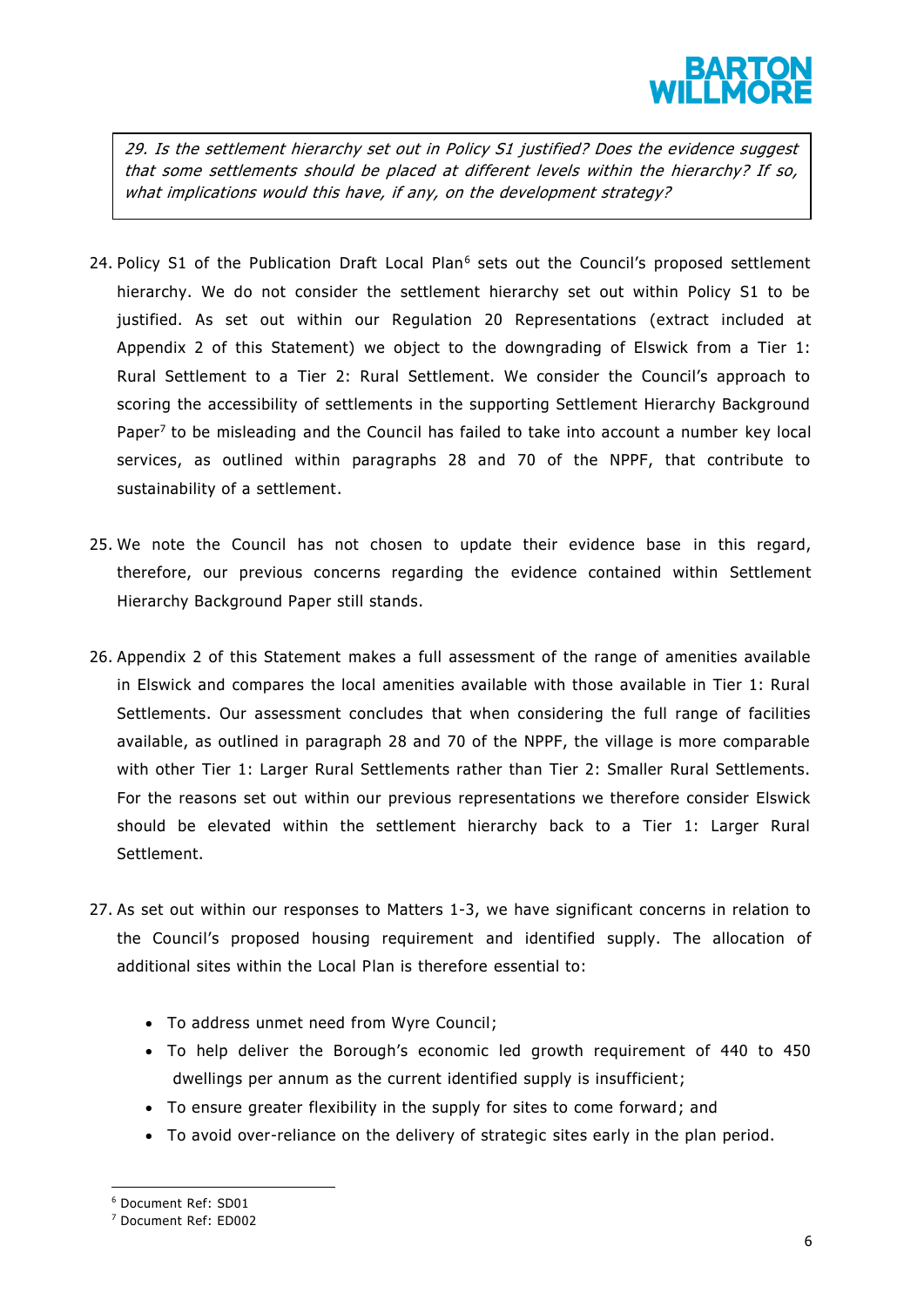

28. We consider there is a greater role for sustainable rural locations such as Elswick to deliver smaller sites to contribute to housing needs in the short term.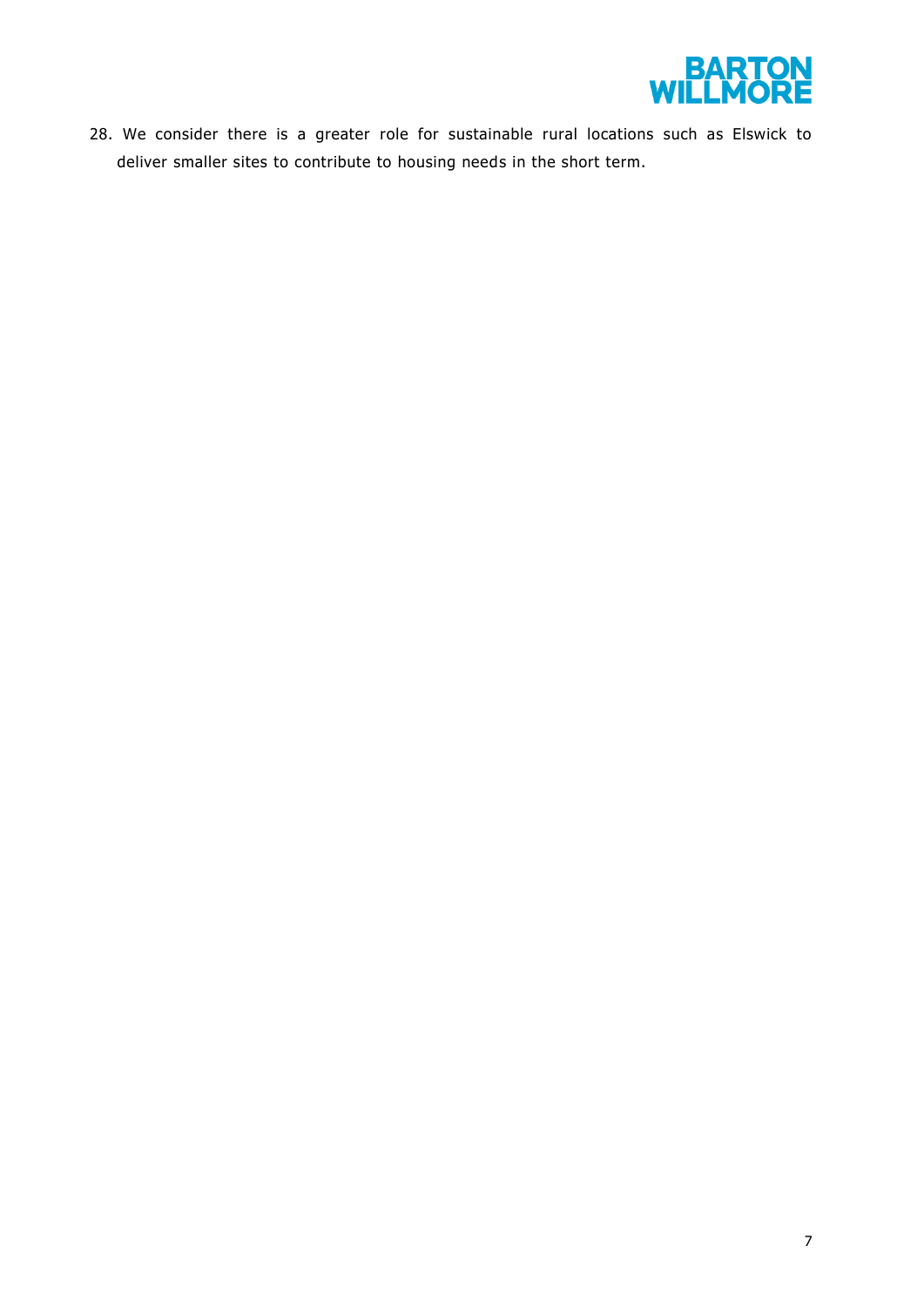**APPENDIX 1**

**EXTRACT FROM REGULATION 20 REPRESENTATIONS** 

**ASSESSMENT OF STRATEGIC LOCATIONS FOR DEVELOPMENT (SECTION 5)**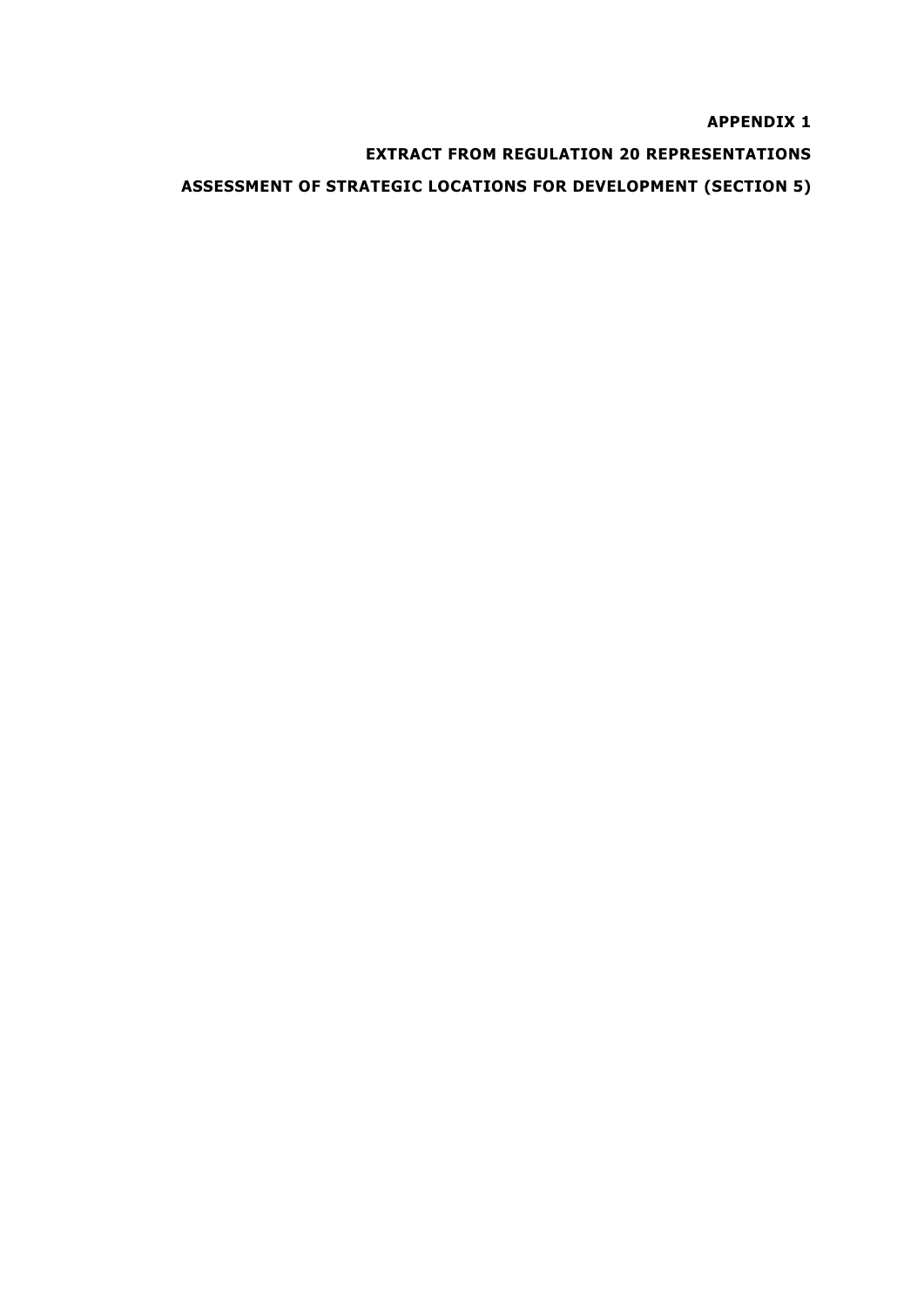# **EXTRACT FROM REGULATION 20 REPRESENTATIONS, STORY HOMES ASSESSMENT OF STRATEGIC LOCATIONS FOR DEVELOPMENT (SECTION 5)**

#### **Strategic Locations for Development**

- 5.1 Policies SL1 to SL4 of the Plan identifies four 'Strategic Locations' for development across Fylde. These include Lytham St. Annes, the Fylde-Blackpool Periphery, Warton and Kirkham and Wesham.
- 5.2 Our Client has concerns over assumptions made by the Council in terms of expected delivery rates and whether the larger strategic sites, Queensway (HSS1), Whyndyke Farm (MUS2) and Cropper Road (MUS1 and HSS5) will deliver the proposed number of dwellings within the plan period given the significant amount of upfront investment and infrastructure required .
- 5.3 Our Client wishes to comment upon the proposed allocated sites in Chapter 7 of the Publication Draft Document as follows. We reserve the right to revise and update these comments as and when necessary in the future.
- 5.4 Such sites may be subject to multiple landownership, and/or require a significant amount of upfront investment to enable their delivery (such as new road infrastructure, utilities and education provision). Lead-in times for the delivery of these sites can be significantly prolonged, and as a result cannot be reasonably expected to contribute to short term supply needs. A detailed critique of the deliverability of each site within the four Strategic Locations is made within Section 5 of this report.

# **Policy SL1: Lytham St. Annes Strategic Location for Development**

#### HSS1 – Queensway, St. Annes

- 5.5 Site HSS1 is situated to the north of St.Annes, between Heyhouses Way and North House Lane, and Kensington Developments has been granted outline planning permission for residential development of up to 1,050 dwellings in 29<sup>th</sup> April 2009 (App Ref: 08/0058).
- 5.6 Kensington Developments were subsequently approved permission for reserved matters in April 2015 for 110 dwellings (App Ref: 13/0257). A further reserved matters application was submitted by Kensington Developments in June 2015 for 927 dwellings (App Ref: 15/400). When the Revised Preferred Options document consultation took place in December 2015 this application was pending a decision, this remains the case. No other applications have been submitted since December 2015.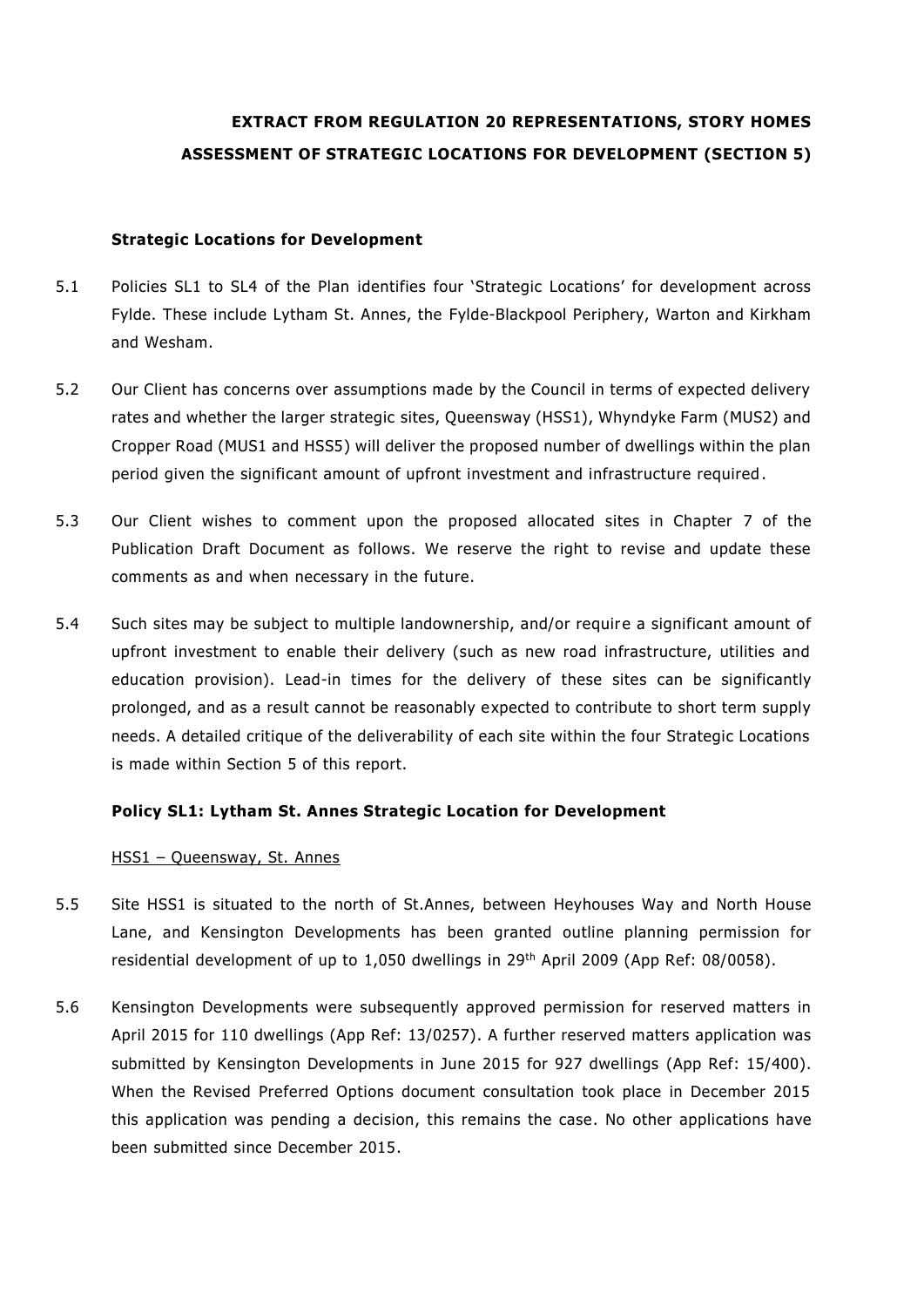- 5.7 The Housing Trajectory at Appendix 2 of the Publication Draft Document assumes that this site will deliver 30 dwellings in 2016 and 60 dwellings per annum between 2017 and 2032. Our Client has previously raised concerns in relation to the delivery assumptions being applied by the Council relating to the delivery rates of this site.
- 5.8 It remains our understanding that Kensington Development's (the applicant for the outline and reserved matters applications), intends to develop this whole site alone. The Council has not provided any evidence as part of the Local Plan to suggest to the contrary. As a developer within Fylde, our Client considers the consistent delivery of 60 dwellings per annum on this site to be unrealistic for one developer, in reality it is more likely to be 30 dwellings per annum at best.
- 5.9 The delivery of this site is also reliant on the implementation of the new M55 Junction 4/Heyhouses Link Road. The Infrastructure Delivery Plan (August, 2016) confirms the Council has now secured funding for the new link road from Section 106 Contributions, LEP Local Growth Fund and Highways England and is expected to be delivered by 2019 .
- 5.10 Notwithstanding this, the first phase of development for 110 dwellings is reliant upon the delivery of the roundabout at the junction of Queensway and Kilnhouse Lane to obtain access. We understand a temporary access will be available for preloading of the site to take place, however, as work is yet to begin on the roundabout, it is highly unlikely the site will deliver any dwellings within the next two years. Optimistically, our Client expects that this site will not deliver dwellings until at least 2019 once a suitable access into the site can be achieved.
- 5.11 In summary, our Client considers it unlikely that the full 1,150 dwellings will be delivered within this plan period. At a more realistic delivery rate of 30 dwellings per annum with dwellings being delivered on site from 2019, it is expected the site will deliver at best 390 dwellings over the plan period leaving a shortfall of 540 dwellings. To ensure the full objectively assessed housing of this plan period are met in full there will be the need for further sites to be allocated.

#### MUS4 – Heyhouses Lane, St. Annes

- 5.12 Site MUS4 is a mixed use development site located off Heyhouses Lane and is allocated for 322 dwellings. It was previously referenced as HSS2 as part of the Revised Preferred Options consultation and was allocated for 250 dwellings. Two thirds of the site benefits from planning permission for a supermarket, public house and 162 dwellings. This development commenced in 2014 and is expected to be complete in 2020.
- 5.13 The remaining part of the site is occupied by Electronic Data Systems (EDS). Our Client previously objected to the allocation of this part of the site within the Local Plan as the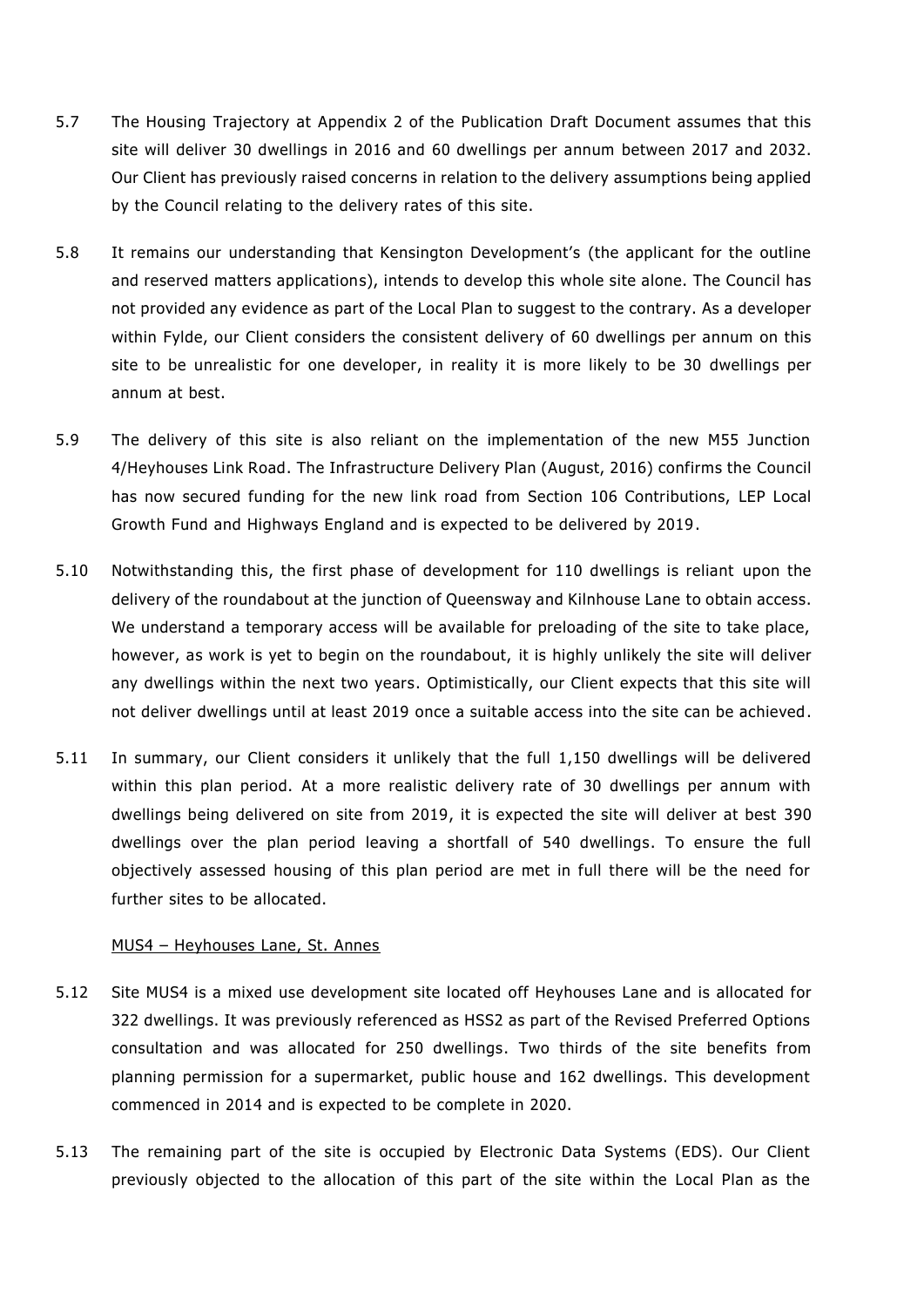Council had failed to provide any evidence that the site was available. Since then, an outline planning application has been submitted on this part of the site for the development of up to 160 dwellings (App Ref: 15/0787). Our Client therefore accepts that this site is now available and will contribute towards Fylde's housing requirement within the plan period.

# HSS3 – Lytham Quays, Lytham

5.14 Site HSS3 is a residential site on the eastern boundary of Lytham and has planning permission for 120 dwellings. Development commenced in 2007/2008 and is now complete. Our Client accepts that the dwellings constructed from 2011 onwards will contribute towards Fylde's housing requirement within the plan period.

#### HS1 – Queen Mary School, Clifton Drive South, St. Annes

5.15 Site HS1 was not previously allocated within the Revised Preferred Options document; however, development commenced on this site in 2011 and the 41 dwellings are due to be completed by 2017. Our Client does not contest the deliverability of this site within the plan period.

#### Other Site Allocated with Lytham St. Annes

5.16 Our Client does not wish to make comments in relation to the remaining sites allocated for development as part of Policy SL1.

# **Policy SL2 – The Fylde-Blackpool Periphery Strategic Location for Development**

# HSS4 – Coastal Dunes, Clifton Drive North, Blackpool Airport Corridor

- 5.17 Site HHS4 is situated to the west of Blackpool Airport in the Blackpool Airport Corridor and was previously used as a holiday park. The site has planning permission for 351 dwellings.
- 5.18 Our Client is aware that construction has commenced on site and the development is being actively marketed by Persimmon Homes. Our Client accepts that there is no evidence why this site will be undeliverable within the plan period, however, our Client considers the consistent delivery of 60 dwellings per annum from 2016 - 2021 on this site is unrealistic for one developer. Only 12 plots have been registered on the site since construction began in 2015, based on passed delivery rates the site is more likely to be 20-25 dwellings per annum at best.

#### MUS1 – Cropper Road East, Whitehills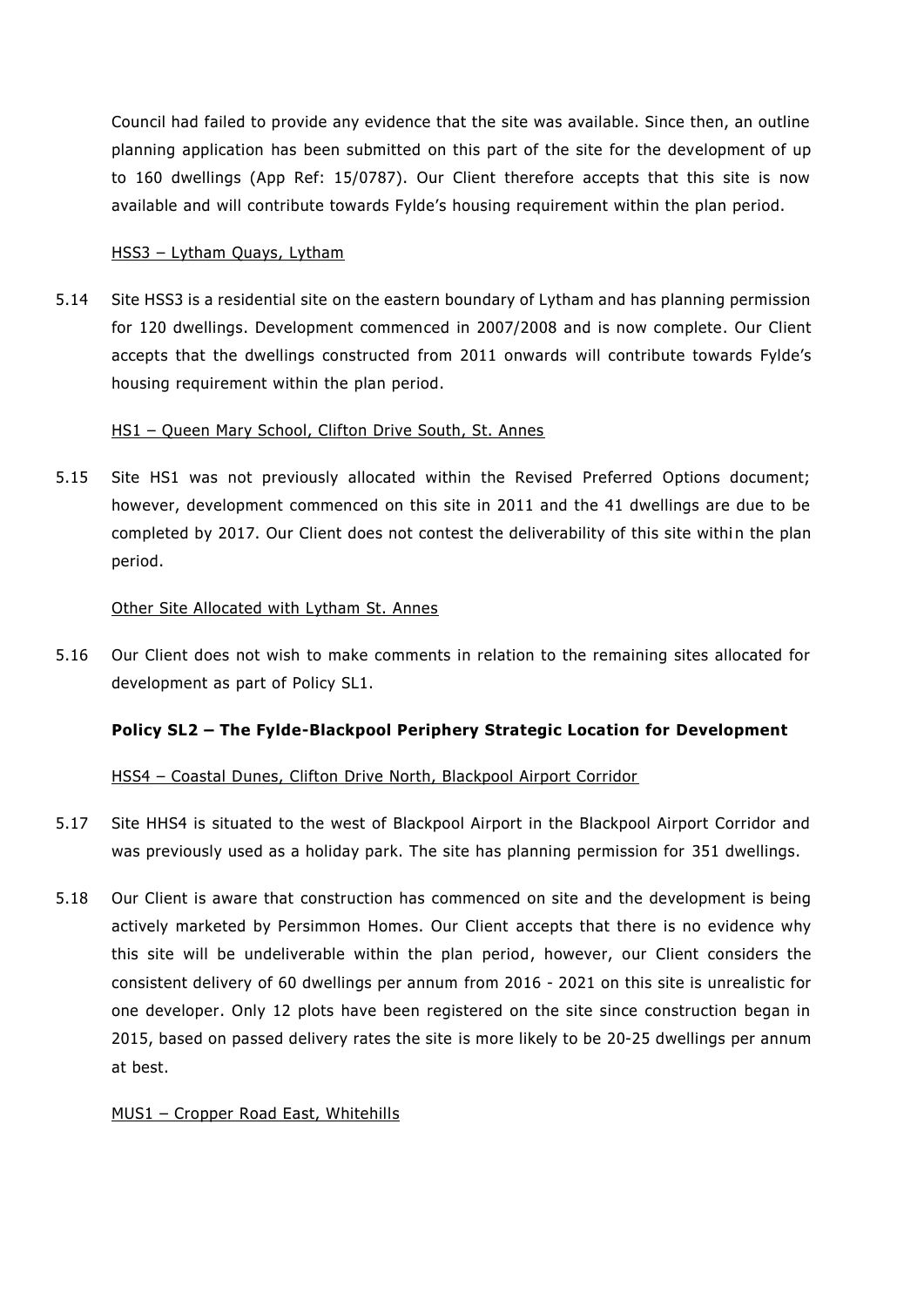- 5.19 Site MUS1 is a mixed use development site located to the east of Cropper Road, Whitehills , expected to deliver 451 dwellings over the plan period.
- 5.20 Wainhomes has commenced development of 146 homes on part of this site and this is expected to be completed by 2022 (App Ref: 12/0717).
- 5.21 There are three other outline applications on the site for a mix of employment and residential use, for 200, 80 and 26 dwellings respectively (App Ref: 15/0114, 15/0472 and 13/0753). The applications for 80 and 26 dwellings have been approved and the application for 200 dwellings is outstanding.
- 5.22 Whilst the site benefits from planning permission, the site is isolated from settlements and services. The delivery of the remaining part site is reliant on improvements to local infrastructure, which has the potential to stall development if this is not in place. This will result in patterns of unsustainable development.
- 5.23 Furthermore, one of the outline applications forms the second phase of the Wainhomes site, therefore, this is unlikely to start delivering until the first site is complete. The market competition of other sites coming forward within the Fylde-Blackpool Periphery will also serve to dampen delivery rates. It is highly likely that a high proportion of dwellings will not come forward until late in the plan period, the delivery rates should therefore be adjusted accordingly.

#### MUS2 – Whyndyke Farm, Preston New Road, Whitehills

- 5.24 Site MUS2 is a mixed use development site situated to the east of Preston New Road (A583). The Council is minded to grant outline planning permission for 1,310 dwellings (subject to signing a Section 106 Agreement) on the site; including the provision of two new local neighbouring centres, a primary school and a health centre, in addition to improvement to Junction 4 of the M55.
- 5.25 The delivery of the site is dependent upon the implementation of significant new infrastructure. The Infrastructure Delivery Plan (August, 2016) confirms that the funding for this infrastructure is dependent upon Section 106 Contributions. Since the Council drafted their Decision Notice in July 2015, no Section 106 Agreement has been signed, there is therefore no committed capital to implement the infrastructure required. The Council has provided no indication of timescale for when the Section 106 Agreement is likely to be signed. Our Client is therefore concerned without this commitment in place there is no certainty that this site is deliverable.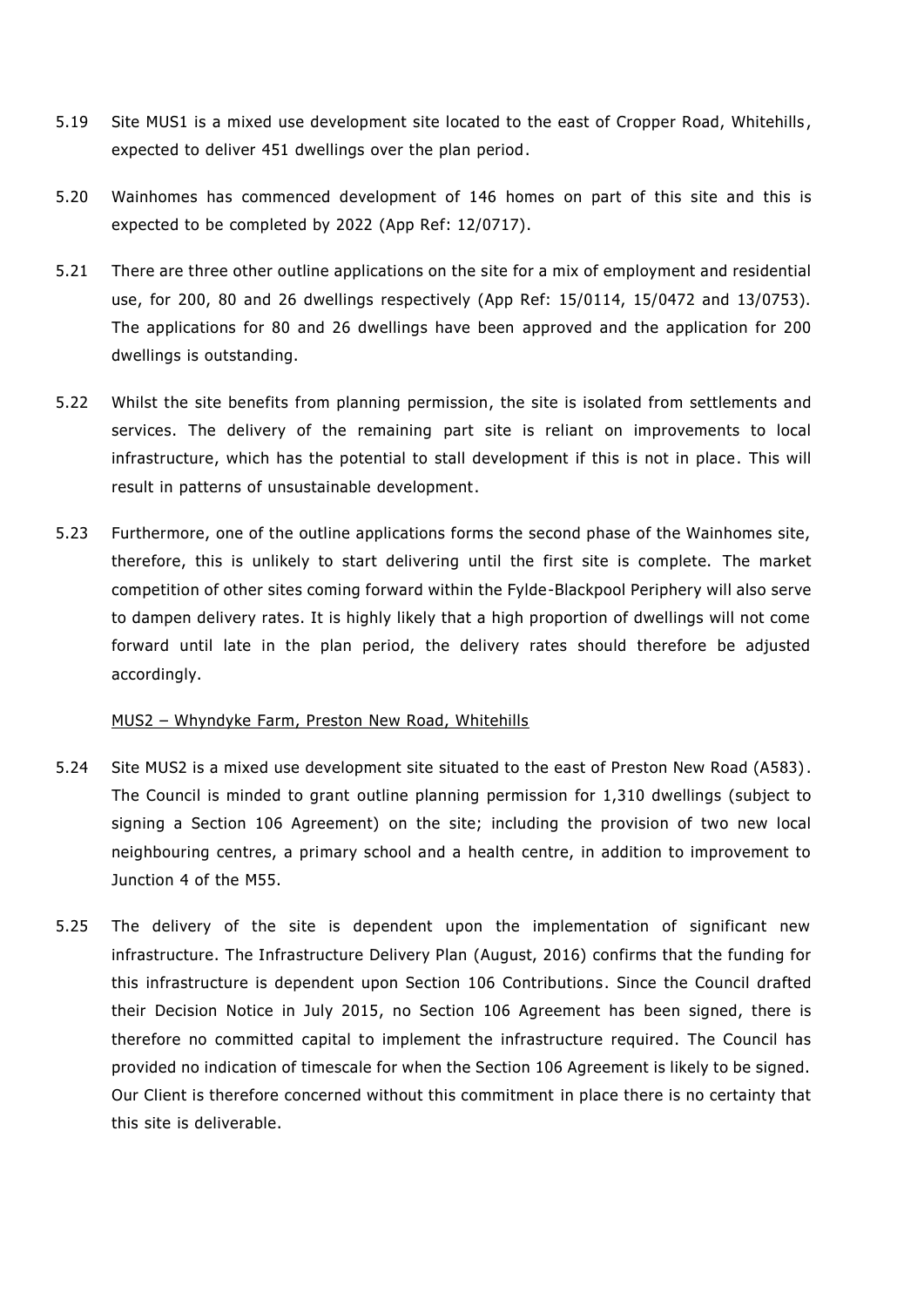- 5.26 Our Client also remains concerned that the Council has failed to fully consider the timescales required to implement key infrastructure to deliver this site, which could potentially slow down development.
- 5.27 The Housing Trajectory at Appendix 2 of the Publication Draft Document expects the site to start delivering 30 dwellings in 2018 – 2019 and 60 dwellings per annum between 2019 and 2032, this is reduced from the proposed delivery of  $100 - 110$  dwellings per annum in the Revised Preferred Options document.
- 5.28 Our Client accepts that the scale of the site means it is likely to be delivered by multiple housebuilders, therefore, a conservative delivery rate of 60 dwellings per annum is more appropriate than that proposed in the Revised Preferred Options document. Nonetheless, without specific timescales or committed funding it is unclear whether the proposed delivery rates are realistic. Until such time the Council can provide evidence that the funding for key infrastructure can be secured, our Client cannot be sure that this site will be deliverable over the plan period.

#### HSS5 – Cropper Road West, Whitehills

- 5.29 Site HSS5 is situated west of Cropper Road, Whitehills and is expected to deliver 442 dwellings over the plan period, with delivery expected to start in 2020.
- 5.30 Our Client remains of the view that this site is undeliverable within the plan period. Cropper Road is a narrow highway with no public footpath. Significant highways improvements would be required to Cropper Road to facilitate the development. The Council has failed to provide any evidence that this would be achievable.
- 5.31 The site is currently unavailable and within the ownership of multiple land owners who currently occupy the site. This has the potential to impact upon the lead in time of the site if one landowner is not willing to cooperate. No evidence has been provided that the entire site will be available for development in the long term.
- 5.32 As stated in the Strategic Sites Assessment Paper (2015) the development of this site is also dependent on the provision of relevant facilities and services at Whyndyke Farm and improvements to Junction 4 of the M55 motorway, the timescales for which are currently unknown.
- 5.33 Furthermore, the market competition of other sites coming forward earlier in the plan period within the Fylde-Blackpool Periphery can serve to dampen delivery rates. Our Client therefore contests that this allocation should be removed from the Local Plan as it is potentially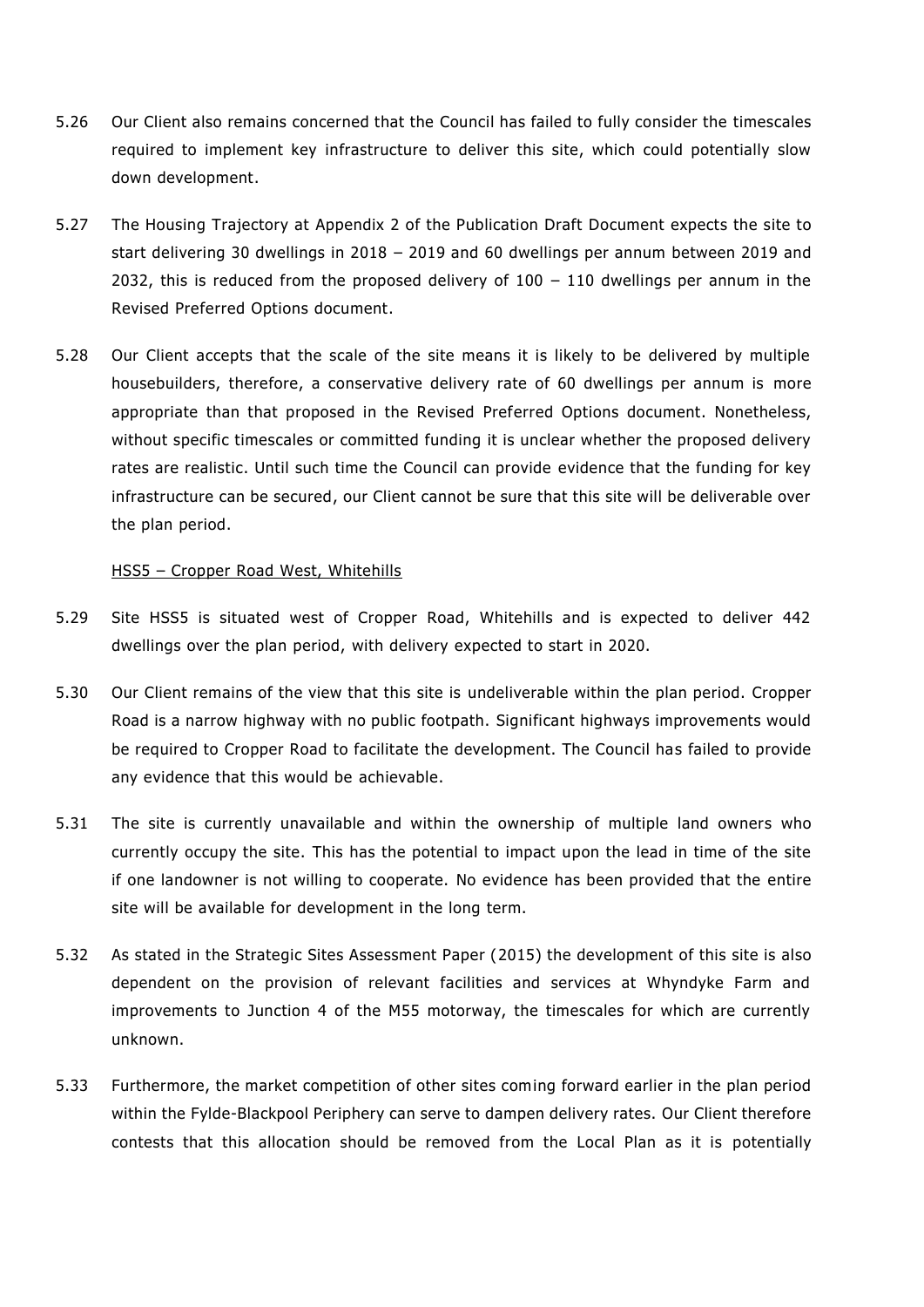unsuitable, unavailable and undeliverable. To ensure the full objectively assessed housing of this plan period are met in full there will be the need for further sites to be allocated.

# HSS6 – Land at Lytham St Annes Way, Whitehills

5.34 Site HSS6 is situated off Lytham St Annes Way and has planning permission for 150 dwellings. Our Client is aware that development has commenced and accepts that the Site will be deliverable within the plan period.

#### HS21 – Land to the rear of 11-63 Westgate Road, Squire Gate

5.35 Site HS21 was not previously allocated within the Revised Preferred Options document; however, the site is expected to deliver 70 dwellings over the plan period. An application was submitted in August 2012 for the development of 46 apartments and 26 houses (72 dwellings in total), however, this application was never determined. Subsequently, planning permission was approved in July 2016 for the development of 25 dwellings, therefore, 45 dwellings needs to removed from the overall supply figure.

#### Other Site Allocations within Fylde – Blackpool Periphery

5.36 Our Client does not wish to make comments in relation to Sites HS22 and HS23.

# **Policy SL3 Warton Strategic Location for Development**

#### HSS2 – Blackfield End Farm, Church Road, Warton

- 5.37 Site HSS2 was not previously allocated within the Revised Preferred Options document; however, the site has since been granted outline planning permission at appeal by the Secretary of State in September 2015 for 360 dwellings which is why it is now proposed for allocation. The site is expected to deliver 15 dwellings in 2017 – 2018 and 2030 – 2031, and 30 dwellings per annum from 2018 – 2019 to 2029 – 2030.
- 5.38 Our Client is concerned that the delivery assumptions being applied by the Council relating to the delivery of this site are unrealistic. Whilst outline planning permission has been granted, the applicant (Hallam Land) are a strategic land company, they will need to dispose of the site to a housebuilder/developer, who will need to gain reserved matters approval, undertake site preparation works and implement the required infrastructure. From our Clients experience it is unlikely the site start being deliverable until at least 2019 at best. The site may therefore not be developed in full over the plan period.

#### HSS7 – Highgate Park, Lytham Road, Warton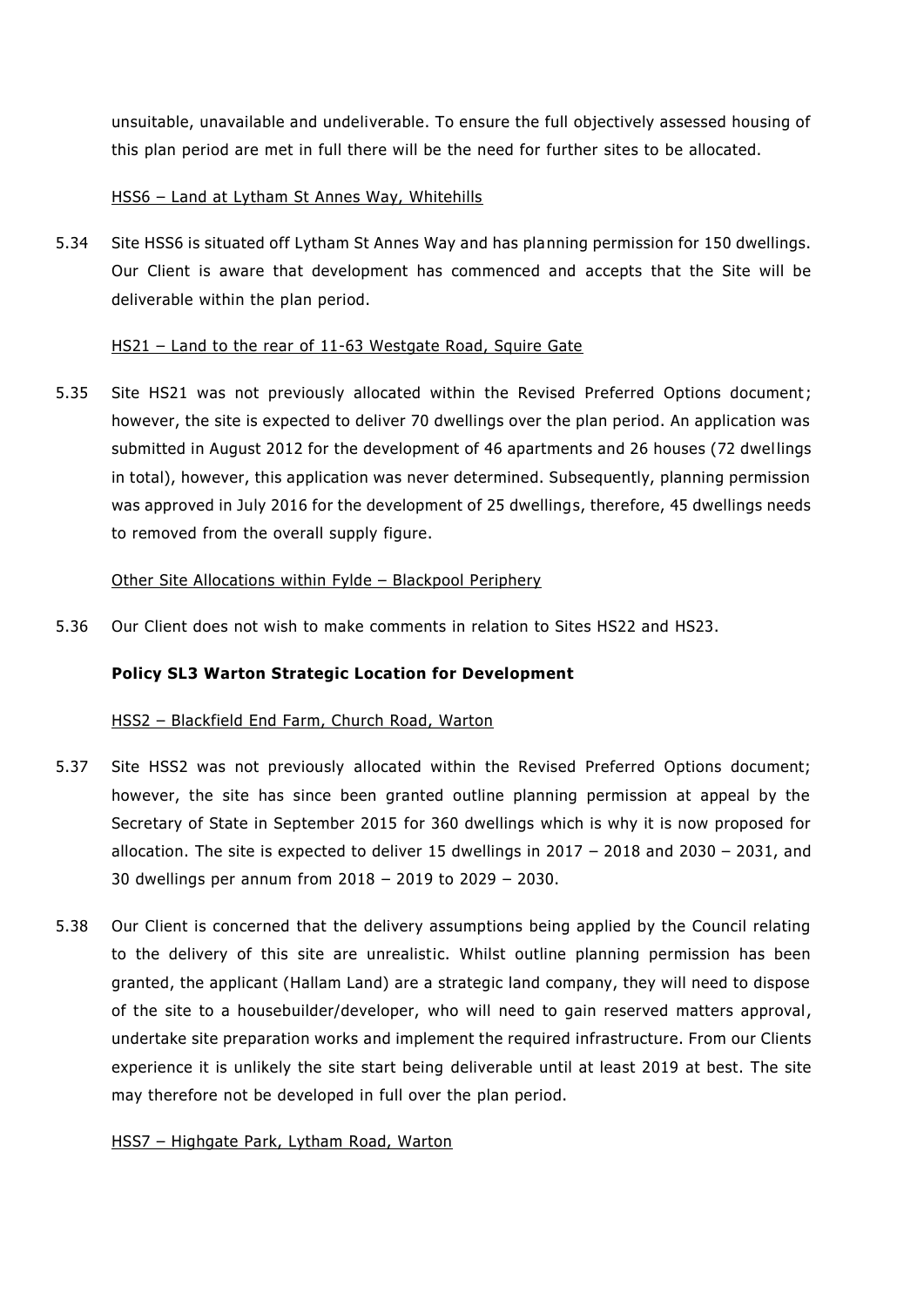5.39 Site HSS7 consists of the Former GEC Marconi Factory and adjacent land off Lytham Road in Warton. The Site has planning permission for 254 dwellings. Development commenced on site in 2014, with first completions in 2014/15. Our Client does not contest the deliverability of this site within the plan period.

#### HS24 – Riversleigh Farm, Warton

5.40 Site HS24 was not previously allocated within the Revised Preferred Options document; however, the site benefits from full planning permission for 82 dwellings which is why it is proposed for allocation. Prospect Housing commenced development on site in 2014, with first completions in 2014/15. Our Client does not contest the deliverability of this site within the plan period.

#### HS25 – Nine Acres Nursery, Harbour Lane Phase 1

5.41 Site HS25 was not previously allocated within the Revised Preferred Options document; however, development commenced on this site in 2013 and the 75 dwellings are due to be completed by 2017. Our Client does not contest the deliverability of this site within the plan period.

#### HS27 – Oaklands Caravan Park, 252 Lytham Road, Warton

- 5.42 Site HS27 was not previously allocated within the Revised Preferred Options document; however, there is currently a pending outline planning application for 53 dwellings (App Ref: 15/0194) on the site which is why it is now proposed for allocation.
- 5.43 Our Client notes that Lancashire County Council has objected to this application on the grounds that the proposed development will have a greater impact than the existing development, on the highway network in terms of highway safety, highway capacity and will lead to greater queue lengths at junctions on the A584. Our Client therefore considers that this site is undeliverable and should be removed as an allocation, until the highway issues have been successfully resolved.

#### Other Site Allocations within Warton

5.44 Our Client does not wish to make comments in relation to Site HS26.

# **Policy SL4 Kirkham and Wesham Strategic Location for Development**

HSS8 – The Pastures, Fleetwood Road, Wesham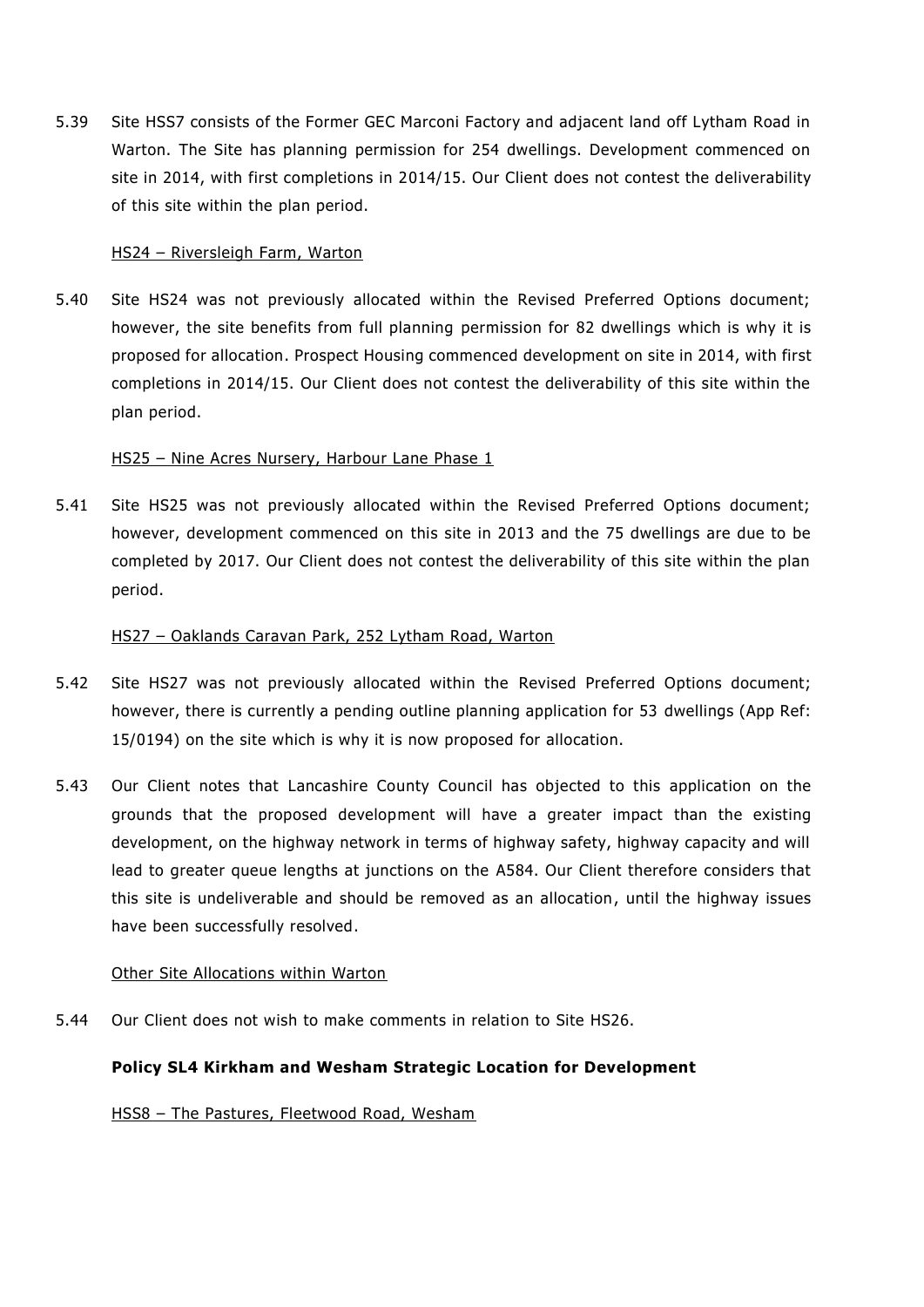5.45 Site HSS8 is situated north of Wesham and planning permission has been granted for 264 dwellings on the site and is currently under construction. Our Client does not contest that this site will be delivered within the plan period.

#### HSS9 – Land north of Blackpool Road, Kirkham

- 5.46 Site HSS9 is bordered by the A583, A585 and the railway line to the west of Kirkham. Our Client was granted reserved matters for the development of 117 dwellings on part of this site. The site is under construction and our Client can confirm this will be delivered within the plan period.
- 5.47 Barratt Homes has planning consent for 180 dwellings on part of the site. The site is under construction and our Client does not contest that this site is deliverable within the plan period.
- 5.48 Morris Homes has a pending planning application for 291 dwellings on the northern part of the site. Our Client does not contest that this site is deliverable within the plan period.

#### HSS10 – Willowfields, Derby Road, Wesham

5.49 Development at site HSS10 commenced in 2008. The development is now complete; however, our Client questions whether all dwellings were delivered within the plan period or whether some dwellings were delivered before. The Housing Trajectory states that 71 dwellings were delivered in 2011-2012, the Council should not include dwellings that were completed before the start of the plan period, if dwellings were completed before 2011 they should be removed from the overall supply.

#### HS28 – Sunnybank Mill, Kirkham

5.50 Site HS28 was not previously allocated within the Revised Preferred Options document; however, it is now proposed to deliver 31 dwellings within the plan period . The site does not currently benefit from planning permission and is currently unavailable with existing commercial uses on the site. The site should therefore be removed from the Council's supply unless further evidence in terms of availability is provided.

#### Other Site Allocations within Kirkham and Wesham

5.51 Our Client does not wish to make comments in relation to Sites HS29, HS30, HS31, HS32, HS33, HS34, HS35 and HS36.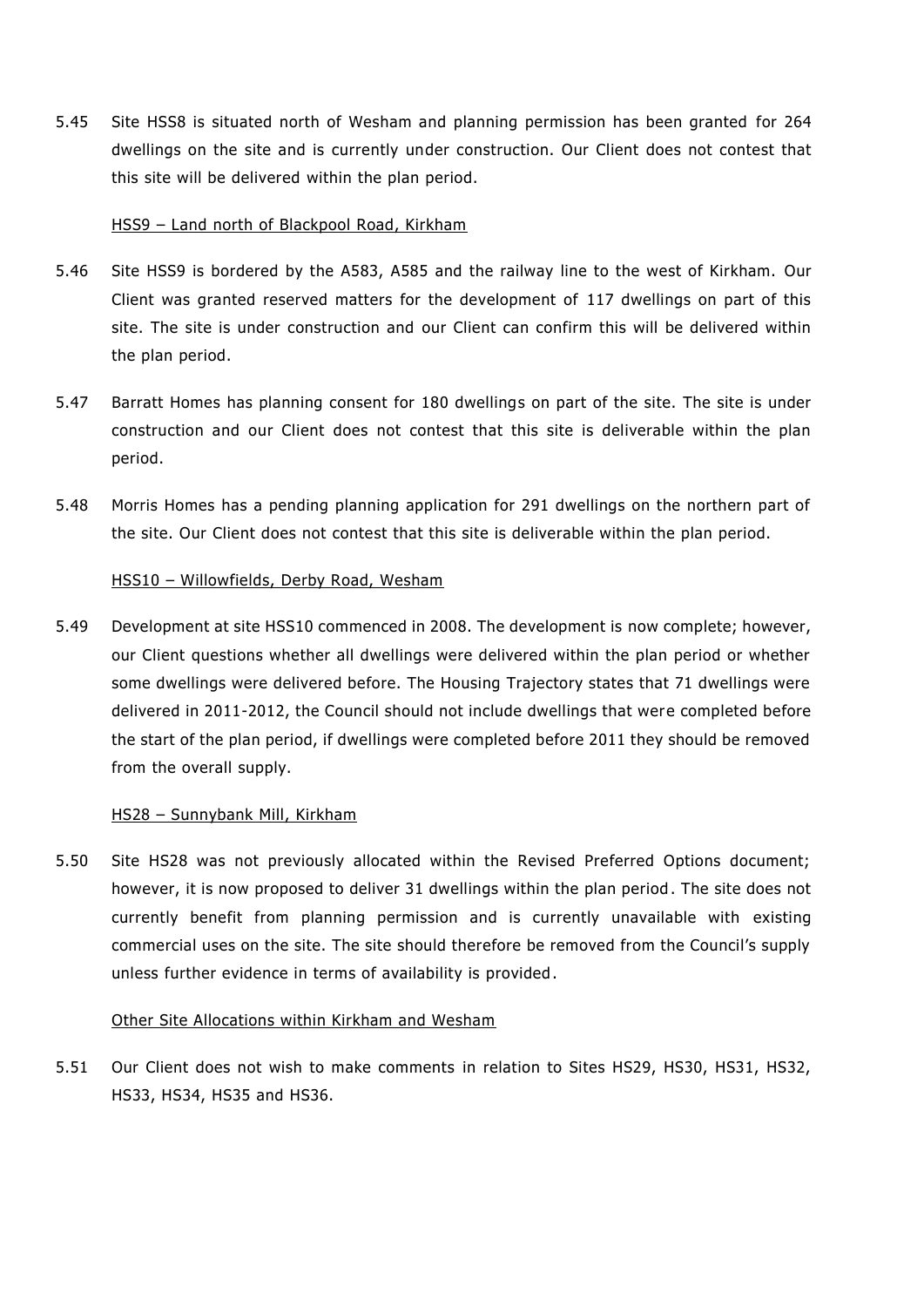#### Summary

- 5.52 Our Client has concerns with the deliverability of the Queensway (HSS1), Whyndyke Farm (MUS2) and Cropper Road (MUS1 and HSS5) strategic sites in terms of the proposed delivery rates and timescales for delivering required infrastructure. The failure to deliver these sites would represent a fundamental failing of the Plan, unless significantly greater provision is found through further allocations.
- 5.53 Our Client is also concerned that Sunnybank Mill, Kirkham (HS28) and Oaklands Caravan Park (HS27) are currently unavailable or unsuitable for development and should therefore be removed as allocations. The delivery rates proposed at Willowfields, Wesham (HSS10) and Blackfield End Farm (HSS2) are considered unrealistic and should be reconsidered in line with our comments above.
- 5.54 The Council has identified enough land to accommodate a supply of 7,891 dwellings, 1 21 dwellings above the proposed housing requirement. Given our Client's concerns in relation to the deliverability of a number of proposed allocation, it is considered that the Council has failed to provide an adequate land to ensure that the housing requirement is met and to ensure the plan provides sufficient flexibility to adapt to rapid change as required by paragraph 14 the NPPF.
- 5.55 Our Client considers that the Council must look to allocate additional sites to ensure that if there is a failure to deliver, an ongoing shortfall is avoided. This includes the allocation of sites within rural villages.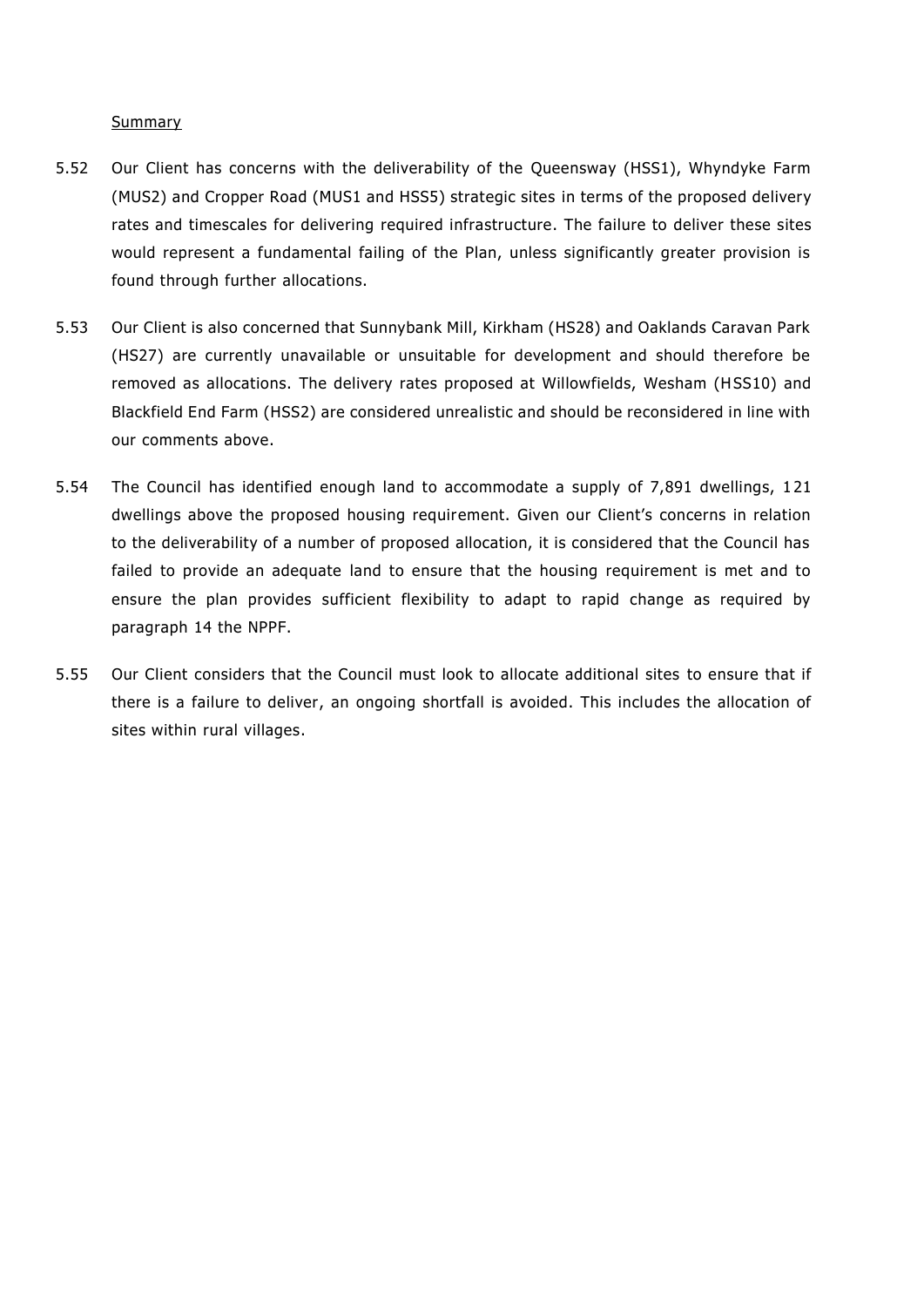**APPENDIX 2 EXTRACT FROM REGULATION 20 REPRESENTATIONS PROPOSED SETTLEMENT HIERARCHY (SECTION 4)**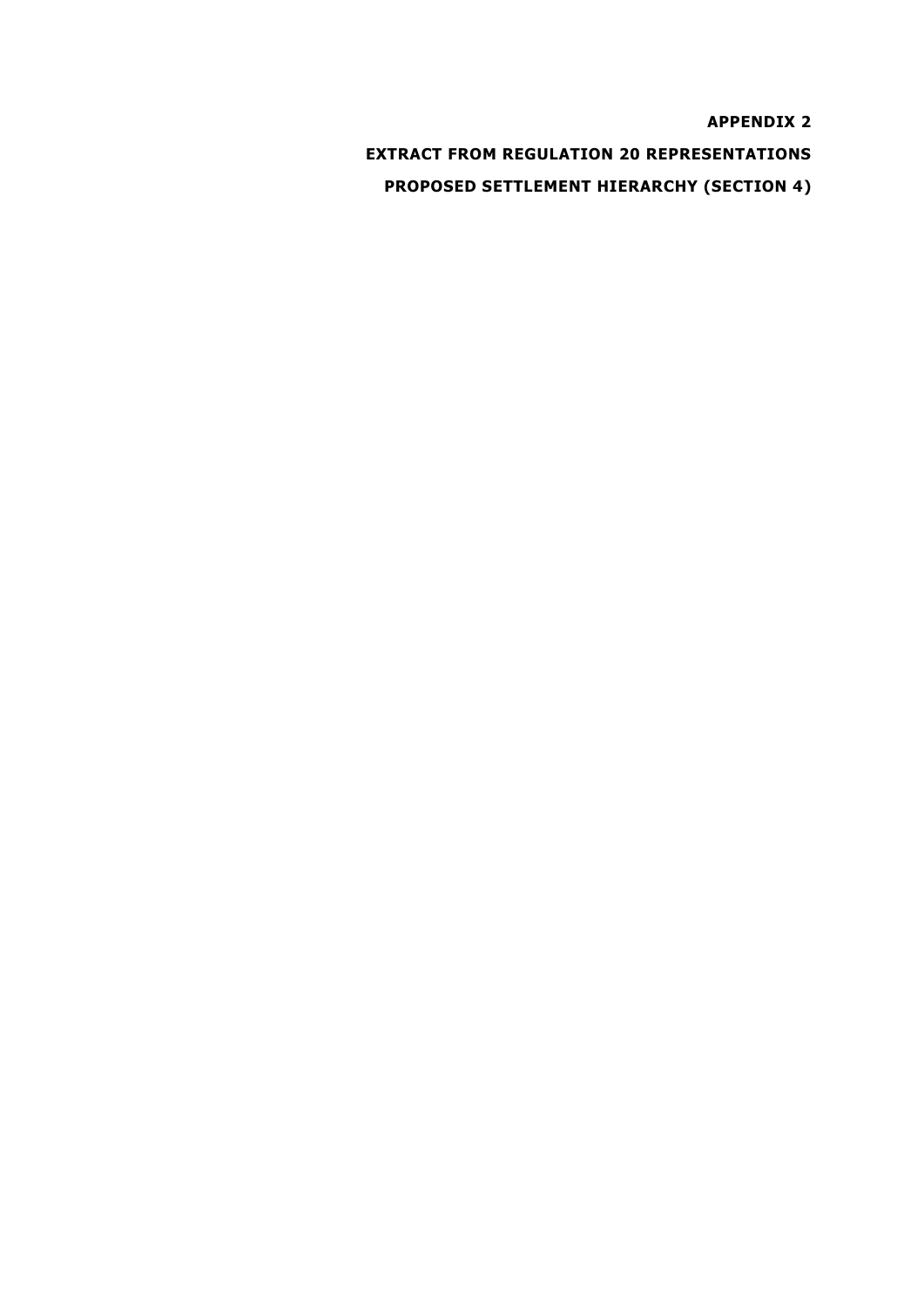# **EXTRACT FROM REGULATION 20 REPRESENTATIONS PROPOSED SETTLEMENT HIERARCHY (SECTION 4)**

# **Policy S1: The Proposed Settlement Hierarchy**

- 4.1 Policy S1 establishes a hierarchy of settlements to inform new development across Fylde. The Revised Preferred Options document identified Wrea Green and Elswick as Tier 1: Larger Rural Settlements, which our Client supported.
- 4.2 Following the Revised Preferred Options consultation, the Council published a "Settlement Hierarchy Background Paper" (SHBP) in March 2016. As a consequence of this Paper, the Council has chosen to downgrade Elswick from a Tier 1: Larger Rural Settlement to a Tier 2: Smaller Rural Settlement on the basis it scored below Singleton and Weeton (proposed Tier 2: Smaller Rural Settlements) in terms of accessibility.
- 4.3 Our Client objects to the downgrading of Elswick to a Tier 2: Smaller Rural Settlement as it is considered the accessibility scoring within the SHBP is misleading as it fails to consider all of the amenities available in the village. As such the Policy has not been positively prepared and is considered inconsistent with national policy.
- 4.4 Our Client wishes to make the following comments in relation to the methodology utilised in the SHBP and subsequently set out our case as to why Elswick should be designated as a Tier 1: Larger Rural Settlement.

#### SHBP Methodology

# Assessment Criteria

- 4.5 Section 3 of the SHBP confirms each settlement has been assessed against the accessibility criteria and scoring system set out within the former North West of England Plan Regional Spatial Strategy to 2021 ("RSS") and the former Joint Lancashire Structure Plan. The Council contests that the principles used in the RSS remain sound and so the criteria and scoring in that document can be used to provide an indication of the weight that can be given to different themes.
- 4.6 Whilst our Client accepts that accessibility criteria from the RSS provides a good starting point, the assessment should be based upon up-to-date policies contained within the NPPF not the revoked regional strategy.
- 4.7 The NPPF does not define specific criteria for assessing accessibility, however, it does identify core principles and key local services which contribute to the sustainability of a settlement.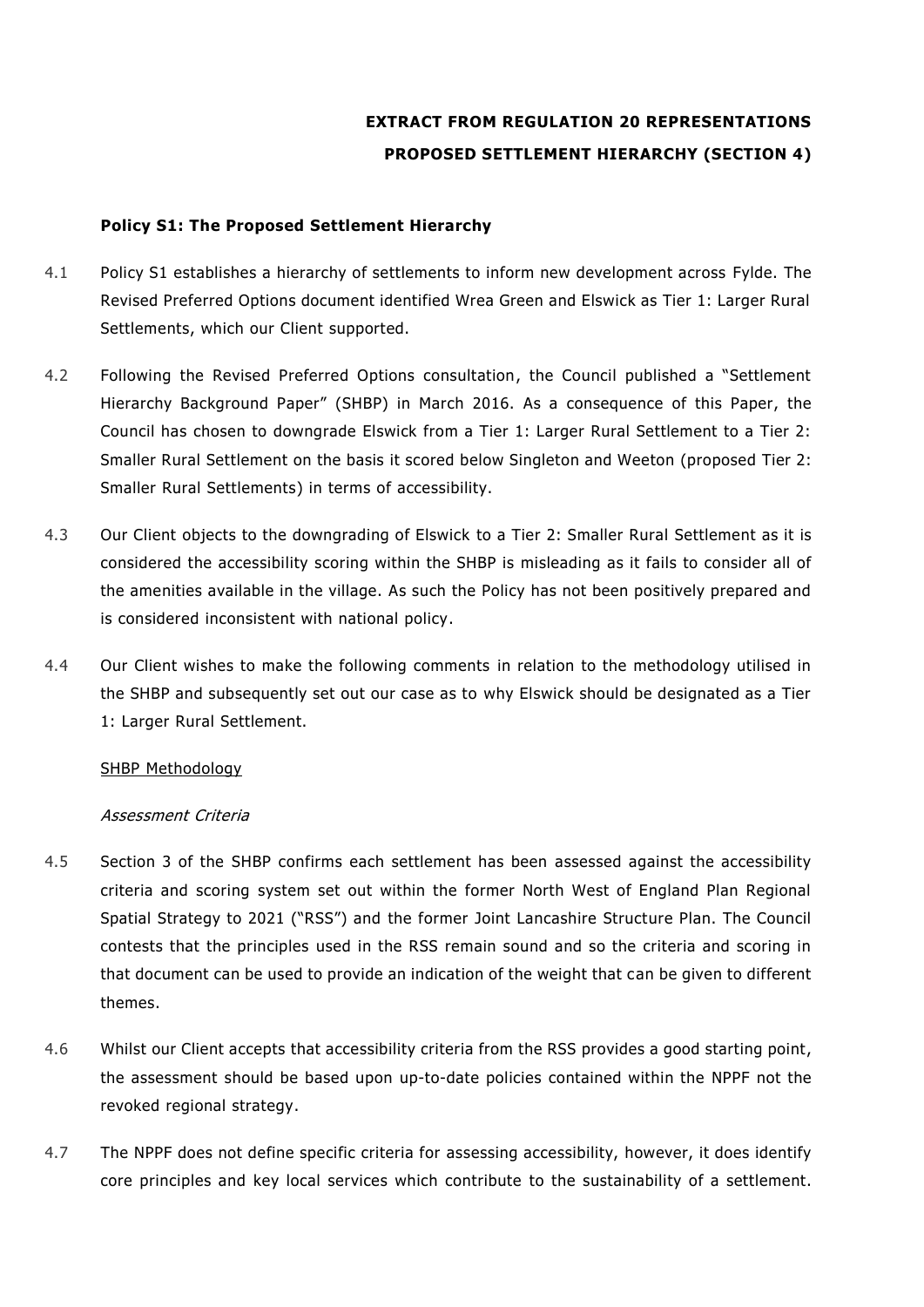This includes all of the criteria used within the SHBP assessment, however, it also includes a number of other important local services.

4.8 Paragraph 28 of the NPPF states:

# **"…To promote a strong rural economy, local and neighbourhood plans should:**

- **Promote the retention and development of local services and community facilities in villages, such as local shops, meeting places, sports venues, cultural buildings, public houses and places of worship."** (own emphasis added)
- 4.9 Paragraph 70 of the NPPF also states:

**"To deliver the social, recreational and cultural facilities and services the community needs, planning policies and decisions should:**

- **Plan positively for the provision and use of shared space, community facilities (such as local shops, meeting places, sports venues, cultural buildings, public houses and places of worship) and other local services to enhance the sustainability of communities and residential environments…"** (own emphasis added)
- 4.10 It is clear that the NPPF considers sports venues (including outdoor), cultural buildings, public houses and places of worship as key community assets that contribute to the sustainability of a settlement. The Council should therefore seek to update the SHBP to include an assessment of the additional criteria identified in paragraphs 28 and 70 of the NPPF .

# **Scoring**

4.11 In terms of scoring, the SHBP states population, bus services, shops, primary schools and open space are regarded to have the biggest influence on the position of each settlement in the settlement hierarchy, therefore, attribute a maximum score of 5 in line with RSS guidance. However, the scoring system fails to recognise the importance placed of other amenities identified in the NPPF including public houses, community halls, places of worship and sports venues. The scoring system should therefore be revised to reflect the emphasis the NPPF places on these services and facilities.

# Services and Facilities Available in Elswick

4.12 Taking into account the full range of amenities available in Elswick, the village is more comparable with other Tier 1: Larger Rural Settlements rather than other Tier 2: Smaller Rural Settlements.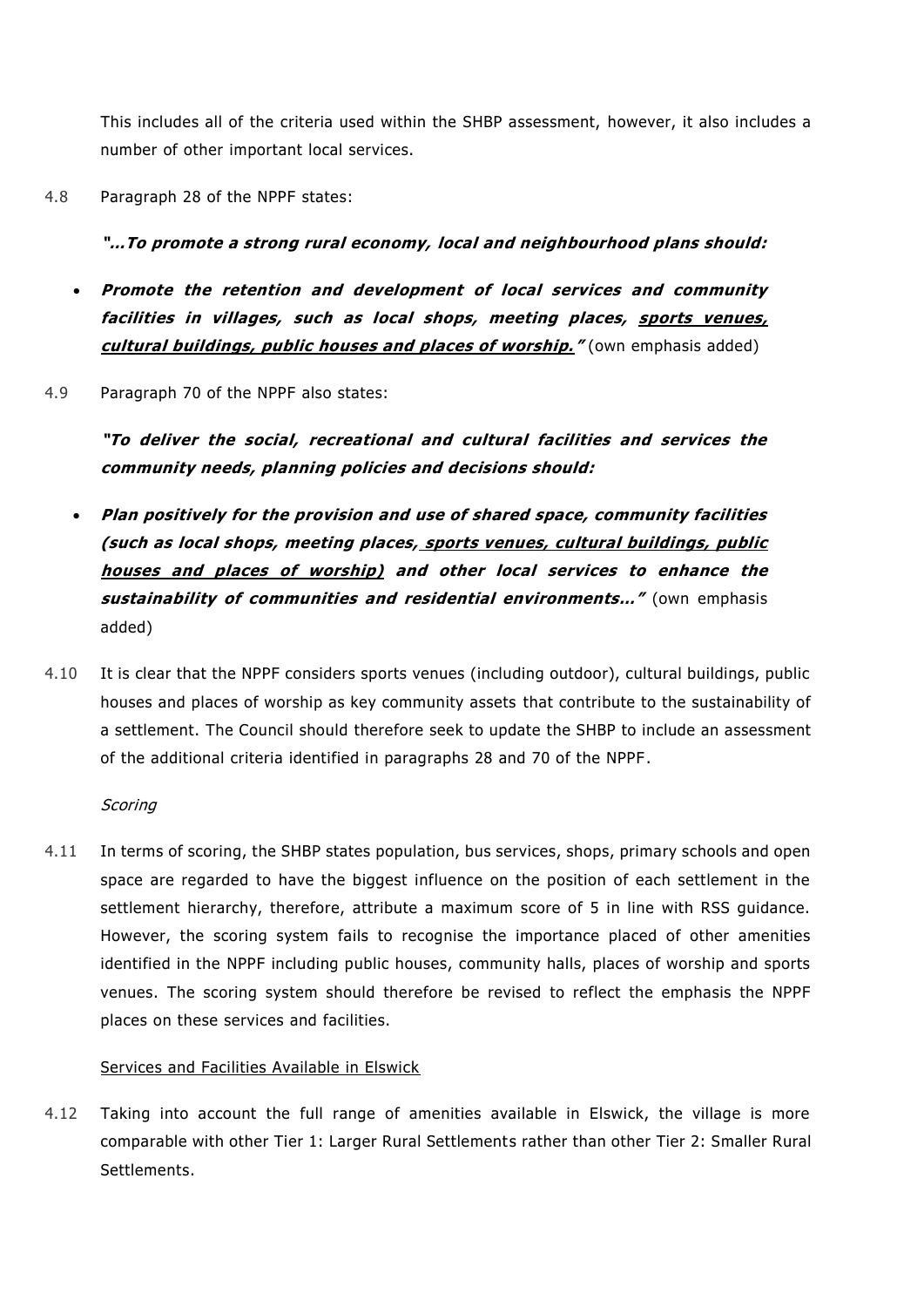- 4.13 Similar to other Tier 1: Larger Rural Settlements, Elswick has a convenience store, village hall, 2 x public houses, a church, open space and outdoor sports facilities. This includes a children's playground, sports field, tennis courts, bowling club and equestrian centre. The population size of Elswick is also reflective of other Tier 1: Larger Rural Settlements (Staining, Wrea Green and Newton).
- 4.14 The only reason Elswick scores marginally less than other Tier 1: Larger Rural Settlements is due to the fact it does not have a primary school within 800m of the village centre. It is noted whilst Staining, Wrea Green and Newton all have their own primary school, Copp C of E School is the 'local' school used by most families in Elswick. The school is located 1.2km to the north of the village, within the acceptable walking distance to a school and is accessible via safe pedestrian routes. Elswick should therefore be considered as having easy access to a primary school.
- 4.15 Accordingly, when comparing the availability of other amenities in Elswick to other Tier 2: Smaller Rural Settlements. Clifton has no amenities except a convenience store/post office. Singleton has a church, public house and village hall but has no convenience store or sports provision and Weeton has a public house, village hall and mobile library but has no convenience store, church or sports provision. Paragraph 28 of the NPPF emphasises the importance of convenience stores, churches and sports provision as key community assets within rural communities.
- 4.16 Compared to some other rural settlements, Elswick along with Clifton also benefit from the best rural public transport opportunities in the Borough which promotes and facilitates sustainable non-vehicular travel.
- 4.17 The village is served by three bus services, the 75A, 76 and 80, providing services to Preston, Blackpool, Fleetwood, Poulton-le-Fylde, Lytham St. Annes and Great Eccleston. In addition to the public bus services, the local bus stops are also served by 6 different school bus services for secondary education facilities during the peak hours. Whilst there is no bus service past 6pm, this service is not so infrequent for it to be considered impractica l for day-to-day use for work, school and trips to the supermarket etc. Furthermore, developer contributions from any future housing growth in the village may increase the viability of the service and lead to an expanded service beyond 6pm.
- 4.18 It is also worth noting at this point, despite being a Tier 2: Smaller Rural Settlement, Clifton has a housing allocation of more than 100 dwellings, even though it is less sustainable than Elswick with only a convenience store and post-office within the village. There is no clear justification as to why Clifton can take 100 dwellings and Elswick only 50.